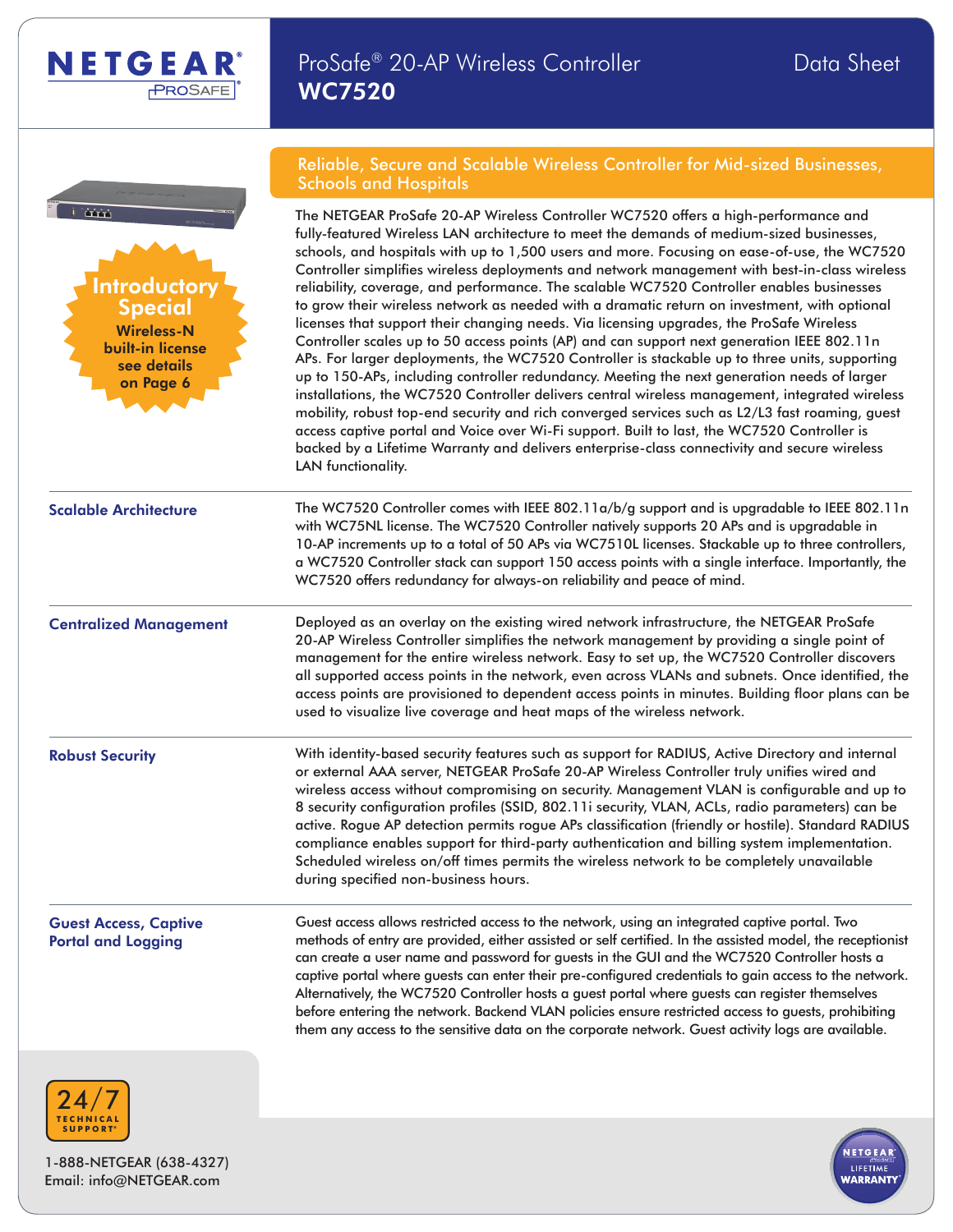| <b>RF Management and</b><br><b>Hole Detection</b>  | With integrated RF planning tools, an administrator can input floor plans, building dimensions,<br>and desired coverage. The planning tools compute the predicted RF characteristics of the building,<br>and display predicted coverage. Automatic control of AP transmit power and channel allocation<br>ensures coverage by minimizing interferences. Automatic WLAN healing after loss of AP or due<br>to RF interferences adapts the power and channel of the other APs around the area. Scheduled<br>automatic channel allocation authorizes enterprise-class reliable Wireless experience. |
|----------------------------------------------------|--------------------------------------------------------------------------------------------------------------------------------------------------------------------------------------------------------------------------------------------------------------------------------------------------------------------------------------------------------------------------------------------------------------------------------------------------------------------------------------------------------------------------------------------------------------------------------------------------|
| <b>Load Balancing and</b><br><b>Rate Limiting</b>  | Automatic load balancing of clients across APs is provided based on number of clients per AP,<br>and signal strength threshold/data rate threshold of clients on the BSS. Rate limiting is provided<br>by SSID. Load balancing and rate limiting ensure fair bandwidth allocation among all clients for<br>robust wireless connectivity.                                                                                                                                                                                                                                                         |
| <b>Fast Roaming and</b><br><b>Voice Over Wi-Fi</b> | The NETGEAR ProSafe 20-AP Wireless Controller supports rapid mobility across VLANs and<br>subnets including 802.11i pre-authentication and fast roaming support (FRS). Seamless L2 and<br>L3 roaming provides support for latency-sensitive applications such as video, audio and voice<br>over wireless. Wi-Fi Multimedia (WMM) advanced prioritization extends Wi-Fi's high-quality<br>end-user experience to voice applications (VoWi-Fi).                                                                                                                                                    |
| <b>Heat Maps and Triangulation</b>                 | AP heat maps by wireless band, wireless channel and signal strength allows real-time view of the<br>wireless network status. Administrators can easily locate known APs, rogue APs, and associated<br>clients on the heat map directly from the monitoring page.                                                                                                                                                                                                                                                                                                                                 |
| <b>Monitoring and Reporting</b>                    | The WC7520 has a heartbeat mechanism between the controller and the AP. It is monitored<br>based on several factors, such as RF interference, clients, error levels, etc.                                                                                                                                                                                                                                                                                                                                                                                                                        |
|                                                    | Each AP is constantly monitored (number of clients, traffic load, RF interference, packet error<br>levels and retransmission statistics). Statistics provide reliable metrics per AP, per client, per floor<br>and for the entire wireless network.                                                                                                                                                                                                                                                                                                                                              |
| <b>Performance</b>                                 | The best of centralized and distributed architectures are implemented by the NETGEAR ProSafe<br>20-AP Wireless Controller for outstanding Wireless-N performance. Local traffic is automatically<br>switched at the access points level for fastest processing, when roamed L3 traffic is processed at<br>the controller level with advanced data control. Real-time applications such as VoWi-Fi require<br>perfect inter subnet / inter VLAN mobility: WC7520 encryption tunneling delivers enterprise-<br>class fast roaming without any impact on Layer 2 performance.                       |
| <b>Supported Access Points</b>                     | Supporting standard NETGEAR access points, the WC7520 Controller enables customers to<br>select the right access points for their needs, even mixing models to provide the right coverage.<br>The standard access points are converted to dependent access points. Supported models include<br>professional-class ProSafe access points WNAP210 and WNDAP350, all with Power over Ethernet<br>capabilities and lifetime warranties.                                                                                                                                                              |
|                                                    | aaaaaa aaaaaa aaaaaa 200000 M<br>WC7520<br>WC7520<br>$+1$ x WC75NL<br>$+1$ x WC75NL<br>(stack)<br>+3 x WC7510L<br>+3 x WC7510L<br>200000 000000 000000 00000<br>GSM7352S<br>(stack)<br>Œ<br>WC7520<br>$+1$ x WC75NL<br>i statut<br>WC7520<br>$+1$ x WC75NL<br>$m = 100$<br>+3 x WC7510L<br><b>STM600</b><br>(redundant)<br><u>eccese secces secces cocodo ()</u><br><b>Excess Second Second Second ( )</b><br><b>GSM7252PS</b><br>م و و و سنجه<br>(stack)<br>PoE<br>PoE<br><b>SRX5308</b><br>$-10$ GE<br>- GE<br>Internet<br>80 x WNDAP350<br>40 x WNAP210                                       |

Example of Wireless-N configuration with 120 access points (AP) and one redundant controller.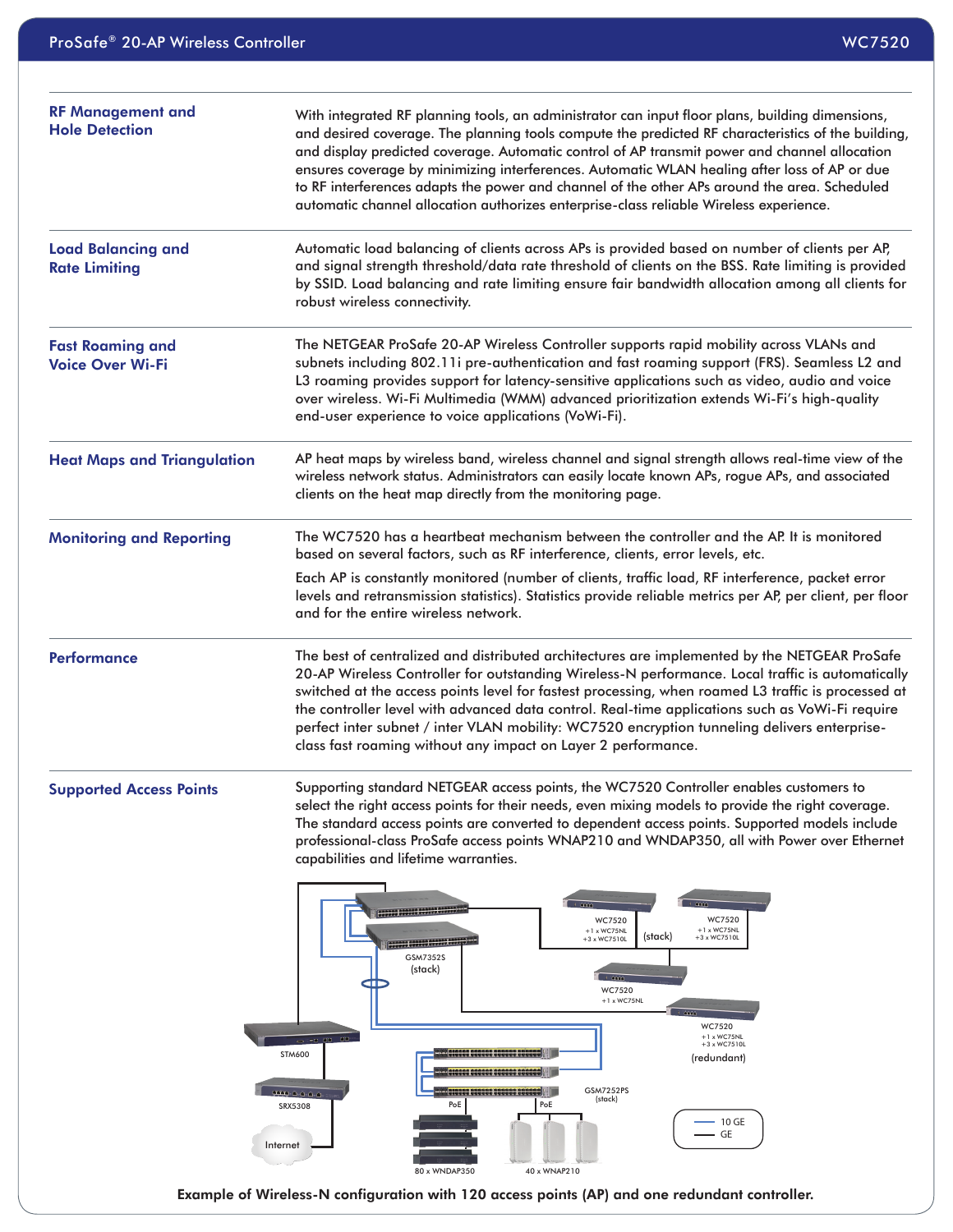| <b>TECHNICAL SPECIFICATIONS</b>                                          |                                                                                                                       |                                |                       |                                                                                                 |                |                                   |                                                                                      |                                                            |                                                               |          |                                    |                              |                                    |                                                  |
|--------------------------------------------------------------------------|-----------------------------------------------------------------------------------------------------------------------|--------------------------------|-----------------------|-------------------------------------------------------------------------------------------------|----------------|-----------------------------------|--------------------------------------------------------------------------------------|------------------------------------------------------------|---------------------------------------------------------------|----------|------------------------------------|------------------------------|------------------------------------|--------------------------------------------------|
| <b>SYSTEM INFORMATION AND LIMITS</b>                                     |                                                                                                                       |                                |                       |                                                                                                 |                |                                   |                                                                                      |                                                            |                                                               |          |                                    |                              |                                    |                                                  |
| Wireless Controller Model Number                                         | WC7520 ProSafe 20-AP Wireless Controller                                                                              |                                |                       |                                                                                                 |                |                                   |                                                                                      |                                                            |                                                               |          |                                    |                              |                                    |                                                  |
| Supported AP Models                                                      | . WNDAP350 ProSafe Dual Band 802.11n Wireless Access Point<br>• WNAP210 ProSafe 802.11n Wireless Access Point         |                                |                       |                                                                                                 |                |                                   |                                                                                      |                                                            |                                                               |          |                                    |                              |                                    |                                                  |
| <b>Supported Modes</b>                                                   | • A/B/G (default)<br>• A/B/G/N with Wireless-N License Upgrade (WC75NL)                                               |                                |                       |                                                                                                 |                |                                   |                                                                                      |                                                            |                                                               |          |                                    |                              |                                    |                                                  |
| Maximum AP Supported per Controller                                      | $\cdot$ 20 (default)<br>. 50 with 3 x Incremental 10-AP License Upgrades (WC7510L)                                    |                                |                       |                                                                                                 |                |                                   |                                                                                      |                                                            |                                                               |          |                                    |                              |                                    |                                                  |
| Maximum Controllers that Can Be<br><b>Stacked Together</b>               | 3                                                                                                                     |                                |                       |                                                                                                 |                |                                   |                                                                                      |                                                            |                                                               |          |                                    |                              |                                    |                                                  |
| Maximum AP Supported per Stacked Setup                                   | 150                                                                                                                   |                                |                       |                                                                                                 |                |                                   |                                                                                      |                                                            |                                                               |          |                                    |                              |                                    |                                                  |
| Maximum Profile Groups per Controller                                    | •8<br>. Each access point belongs to only one profile group                                                           |                                |                       |                                                                                                 |                |                                   |                                                                                      |                                                            |                                                               |          |                                    |                              |                                    |                                                  |
| Maximum Security Profiles (SSID) per<br>Profile Group                    | • 8 per radio (2.4 GHz; 5 GHz)<br>• 16 with WNDAP350                                                                  |                                |                       |                                                                                                 |                |                                   |                                                                                      |                                                            |                                                               |          |                                    |                              |                                    |                                                  |
| Maximum Security Profiles (SSID) per<br>Controller                       |                                                                                                                       |                                |                       | 128 (assuming WNDAP350 and 8 security profiles per radio)                                       |                |                                   |                                                                                      |                                                            |                                                               |          |                                    |                              |                                    |                                                  |
| Maximum Security Profiles per Network<br>(3 Controllers)                 | 512                                                                                                                   |                                |                       |                                                                                                 |                |                                   |                                                                                      |                                                            |                                                               |          |                                    |                              |                                    |                                                  |
| Maximum Rogue APs Detectable<br>per Controller                           | 512                                                                                                                   |                                |                       |                                                                                                 |                |                                   |                                                                                      |                                                            |                                                               |          |                                    |                              |                                    |                                                  |
| Maximum Floorplans per Controller                                        | • 3 (default)<br>• Additional floorplans possible with USB local storage (up to a maximum of 18 floorplans)           |                                |                       |                                                                                                 |                |                                   |                                                                                      |                                                            |                                                               |          |                                    |                              |                                    |                                                  |
| Number of Captive Portals per Controller                                 | $\mathbf{1}$                                                                                                          |                                |                       |                                                                                                 |                |                                   |                                                                                      |                                                            |                                                               |          |                                    |                              |                                    |                                                  |
| Maximum Clients per AP                                                   | * WNAP210: 20<br>* WNDAP350: 32 per radio (64 total)                                                                  |                                |                       |                                                                                                 |                |                                   |                                                                                      |                                                            |                                                               |          |                                    |                              |                                    |                                                  |
| Maximum Clients per Controller                                           |                                                                                                                       |                                |                       | None other than maximum clients per AP                                                          |                |                                   |                                                                                      |                                                            |                                                               |          |                                    |                              |                                    |                                                  |
| L <sub>2</sub> Mobility                                                  |                                                                                                                       |                                |                       | L2 fast roaming support between the APs                                                         |                |                                   |                                                                                      |                                                            |                                                               |          |                                    |                              |                                    |                                                  |
| L3 Mobility                                                              |                                                                                                                       |                                |                       |                                                                                                 |                |                                   | L3 fast roaming support with encrypted tunnelling between the APs and the controller |                                                            |                                                               |          |                                    |                              |                                    |                                                  |
| Maximum VLANs per Controller                                             |                                                                                                                       | • 64 VLANs for SSIDs           |                       | • 1 configurable management VLAN                                                                |                |                                   |                                                                                      |                                                            |                                                               |          |                                    |                              |                                    |                                                  |
| <b>Controller Redundancy</b>                                             |                                                                                                                       | VRRP-based 1:1 redundancy (L2) |                       |                                                                                                 |                |                                   |                                                                                      |                                                            |                                                               |          |                                    |                              |                                    |                                                  |
| <b>LICENSE CONFIGURATIONS</b>                                            |                                                                                                                       |                                |                       |                                                                                                 |                |                                   |                                                                                      |                                                            |                                                               |          |                                    |                              |                                    |                                                  |
| Per Controller: Up to 50 Access Points (AP)<br>with Appropriate Licenses | WC7520<br><b>WC7510L</b><br><b>WC7510L</b><br>WC7510L<br>Supports 20 AP<br>10 AP<br>AUUS IV AR<br>auus.<br>Auus IV Ar |                                |                       |                                                                                                 |                |                                   |                                                                                      |                                                            |                                                               |          |                                    |                              |                                    |                                                  |
|                                                                          | WC75NL                                                                                                                |                                |                       |                                                                                                 |                |                                   |                                                                                      | Adds Wireless-N support                                    |                                                               |          |                                    |                              |                                    |                                                  |
| Per Stack: Up to 150 Access Points (AP)<br>with Appropriate Licenses     | WC75NL                                                                                                                | WC7520<br>Supports 20 AP       | WC7510L<br>Adds 10 AP | <b>WC7510L</b><br>WC7510L<br>C. L.<br>50<br>Adds 10 AP<br>Adds 10 AP<br>Adds Wireless-N support | $\oplus$       | WC7520<br>Supports 20 A<br>WC75NL |                                                                                      | WC7510L<br>WC7510L<br>13<br>50<br>Adds 10 AP<br>Adds 10 AP | <b>WC7510L</b><br>S.<br>Adds 10 AP<br>Adds Wireless-N support | $\oplus$ | WC7520<br>Supports 20 AP<br>WC75NL | <b>WC7510L</b><br>Adds 10 AP | <b>WC7510L</b><br>S.<br>Adds 10 AP | WC7510L<br>Adds 10 AP<br>Adds Wireless-N support |
| CONFIGURATION EXAMPLES - WIRELESS A/B/G DEPLOYMENT                       |                                                                                                                       |                                |                       |                                                                                                 |                |                                   |                                                                                      |                                                            |                                                               |          |                                    |                              |                                    |                                                  |
| Number of Access Points - up to:                                         | 20                                                                                                                    | 30                             | 40                    | 50                                                                                              | 60             | 70                                | 80                                                                                   | 90                                                         | 100                                                           | 110      | 120                                | 130                          | 140                                | 150                                              |
| Number of Wireless Controllers (WC7520)                                  | $\mathbf{1}$                                                                                                          | $\mathbf{1}$                   | $\mathbf{1}$          | $\mathbf{1}$                                                                                    | $\overline{2}$ | $\overline{\mathbf{2}}$           | 2                                                                                    | $\overline{2}$                                             | $\overline{2}$                                                | 3        | 3                                  | 3                            | 3                                  | 3                                                |
| Number of 10-AP Incremental License<br>Upgrades (WC7510L)                | $\mathbf 0$                                                                                                           | $\mathbf{1}$                   | $\overline{2}$        | 3                                                                                               | $\overline{2}$ | 3                                 | 4                                                                                    | 5                                                          | 6                                                             | 5        | 6                                  | $\overline{7}$               | 8                                  | 9                                                |
| CONFIGURATION EXAMPLES - WIRELESS A/B/G/N DEPLOYMENT                     |                                                                                                                       |                                |                       |                                                                                                 |                |                                   |                                                                                      |                                                            |                                                               |          |                                    |                              |                                    |                                                  |
| Number of Access Points - up to:                                         | 20                                                                                                                    | 30                             | 40                    | 50                                                                                              | 60             | 70                                | 80                                                                                   | 90                                                         | 100                                                           | 110      | 120                                | 130                          | 140                                | 150                                              |
| Number of Wireless Controllers (WC7520)<br>Number of Incremental 10-AP   | $\mathbf{1}$                                                                                                          | $\mathbf{1}$                   | $\mathbf{1}$          | $\mathbf{1}$                                                                                    | $\overline{2}$ | $\overline{2}$                    | $\overline{2}$                                                                       | $\overline{2}$                                             | $\overline{2}$                                                | 3        | 3                                  | 3                            | 3                                  | 3                                                |
| License Upgrades (WC7510L)<br>Number of Wireless-N License               | $\mathbf 0$                                                                                                           | $\mathbf{1}$                   | $\overline{2}$        | 3                                                                                               | $\overline{2}$ | 3                                 | 4                                                                                    | 5                                                          | 6                                                             | 5        | 6                                  | $\overline{7}$               | 8                                  | 9                                                |
| Upgrades (WC75NL)                                                        | 1                                                                                                                     | $\mathbf{1}$                   | $\mathbf{1}$          | 1                                                                                               | 2              | $\overline{2}$                    | $\overline{2}$                                                                       | $\overline{2}$                                             | $\overline{2}$                                                | 3        | 3                                  | 3                            | 3                                  | 3                                                |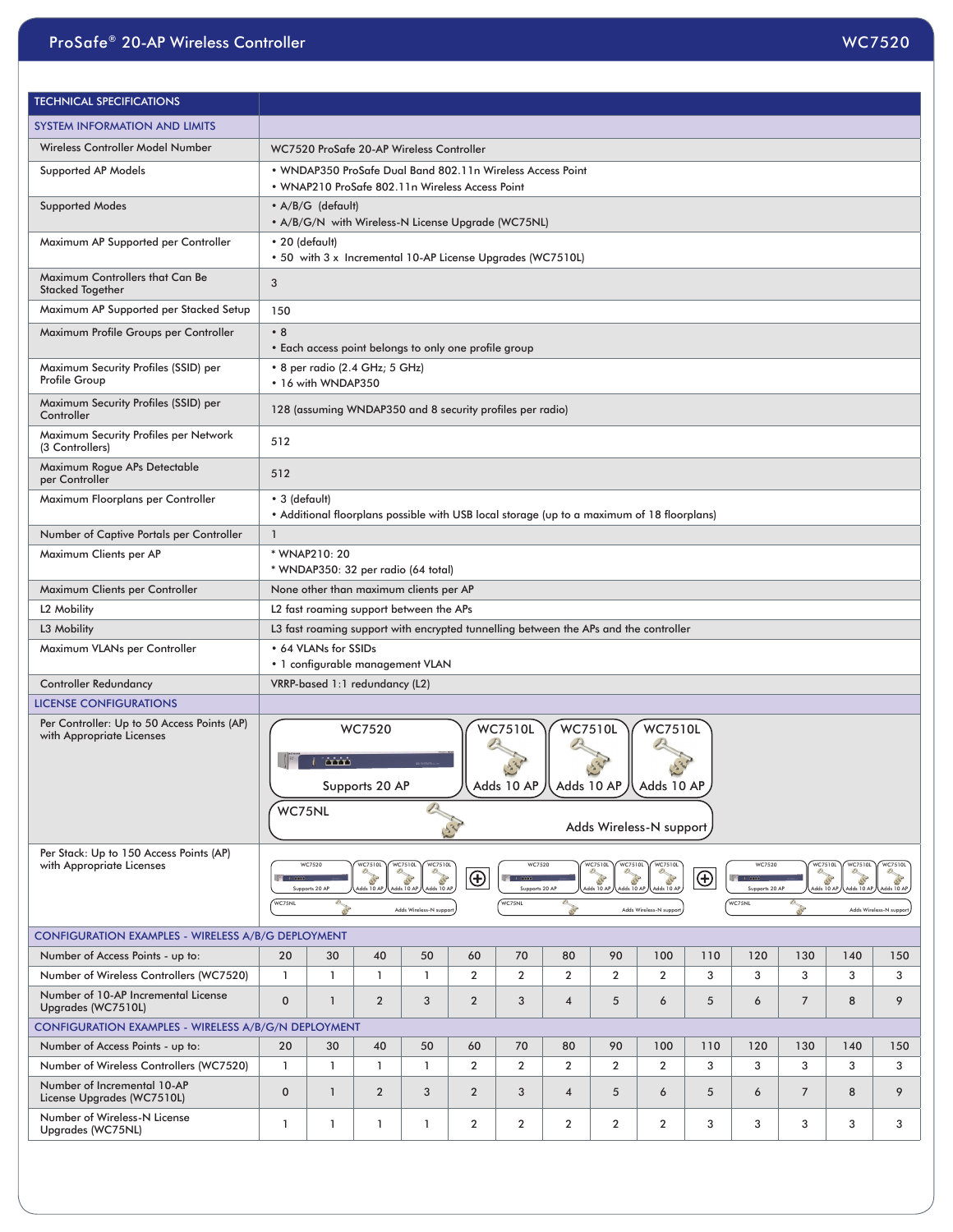## ProSafe® 20-AP Wireless Controller WC7520 and the Controller WC7520 and the Controller WC7520 and the WC7520 and the WC7520 and the WC7520 and the WC7520 and the WC7520 and the WC7520 and the WC7520 and the WC7520 and the

| <b>IP AND VLANS CONFIGURATION</b>             |                                                                                                                                                                                                                                                                                                                                                                                                                                                                                                                                                                         |  |  |  |  |  |
|-----------------------------------------------|-------------------------------------------------------------------------------------------------------------------------------------------------------------------------------------------------------------------------------------------------------------------------------------------------------------------------------------------------------------------------------------------------------------------------------------------------------------------------------------------------------------------------------------------------------------------------|--|--|--|--|--|
| <b>DHCP Server/Relay</b>                      | • Integrated DHCP server                                                                                                                                                                                                                                                                                                                                                                                                                                                                                                                                                |  |  |  |  |  |
|                                               | . Multiple DHCP server/pool can be added for different VLANs (up to 64)                                                                                                                                                                                                                                                                                                                                                                                                                                                                                                 |  |  |  |  |  |
| <b>VLANs for the Wireless Controller</b>      | One management VLAN (configurable VLAN ID)                                                                                                                                                                                                                                                                                                                                                                                                                                                                                                                              |  |  |  |  |  |
| VLANs Access Points / Multiple SSIDs          | 64 VLANs                                                                                                                                                                                                                                                                                                                                                                                                                                                                                                                                                                |  |  |  |  |  |
| <b>VLANs Deployment</b>                       | The Wireless Controller must have IP connectivity with the access points through the management VLAN. If the Controller and the<br>APs are on different management VLANs, external VLAN routing must allow IP connectivity between the Controller and the APs.                                                                                                                                                                                                                                                                                                          |  |  |  |  |  |
| RF PLANNING AND MONITORING                    |                                                                                                                                                                                                                                                                                                                                                                                                                                                                                                                                                                         |  |  |  |  |  |
| Integrated Deployment Planning                | • Hierarchical view of the network: Floor maps upload and floor maps dimensions input<br>. Automated RF planning algorithm: Computed number of APs required to cover a floor plan<br>• Theorical cloud coverage indicated for each AP for positionning assistance on the floor plan                                                                                                                                                                                                                                                                                     |  |  |  |  |  |
| <b>RF Monitoring</b>                          | • Coverage computing per floor plan<br>. Alert for any detected coverage holes with mitigation options with neighboring APs<br>• Rogue AP/blacklisted clients triangulation                                                                                                                                                                                                                                                                                                                                                                                             |  |  |  |  |  |
| <b>RF MANAGEMENT</b>                          |                                                                                                                                                                                                                                                                                                                                                                                                                                                                                                                                                                         |  |  |  |  |  |
| <b>Automatic Channel Allocation</b>           | • Channel automatic distribution to reduce interference<br>. Auto-channel allocation takes into consideration the AP location, interferences, and neighborhood maps for each AP<br>. Modifiable list of corporate channels to be used<br>• Scheduled mode for auto-channel allocation<br>• Automatic mode available in case of high level of interference                                                                                                                                                                                                               |  |  |  |  |  |
| <b>Automatic Power Control</b>                | . Optimum transmit power determination based on coverage requirements<br>• Automatic power control mode available                                                                                                                                                                                                                                                                                                                                                                                                                                                       |  |  |  |  |  |
| <b>Coverage Hole Detection</b>                | • Neighborhood scan of RF environment to minimize neighboring AP interference and leakage across floors<br>• Automatic mode                                                                                                                                                                                                                                                                                                                                                                                                                                             |  |  |  |  |  |
|                                               | . Down APs or compromised RF environment detection with alerts<br>• Self healing: Automatic neighboring AP power increase to fill in for coverage losses                                                                                                                                                                                                                                                                                                                                                                                                                |  |  |  |  |  |
| Load Balancing                                | • AP load monitoring and overload prevention<br>• Client redirection to lightly loaded neighboring APs                                                                                                                                                                                                                                                                                                                                                                                                                                                                  |  |  |  |  |  |
| <b>Fast Roaming</b>                           | • Seamless rapid mobility across VLAN and subnets<br>. Includes 802.11i pre-auth and fast roaming<br>• Fast roaming support accross L2, and L3 for video, audio and voice over wireless client                                                                                                                                                                                                                                                                                                                                                                          |  |  |  |  |  |
| <b>QUALITY OF SERVICE</b>                     |                                                                                                                                                                                                                                                                                                                                                                                                                                                                                                                                                                         |  |  |  |  |  |
| <b>WMM Quality of Service</b>                 | WMM (802.11e) prioritizes traffic for both upstream traffic from the stations to the access points (station EDCA parameters) and<br>downstream traffic from the access points to the client stations (AP EDCA parameters)                                                                                                                                                                                                                                                                                                                                               |  |  |  |  |  |
| WMM Queues in Decreasing Order of<br>Priority | . Voice: The highest priority queue with minimum delay, which makes it ideal for applications like VoIP and streaming media<br>. Video: The second highest priority queue with low delay is given to this queue. Video applications are routed to this queue<br>. Best effort: The medium priority queue with medium delay is given to this queue. Most standard IP application will use this queue<br>. Background: Low priority queue with high throughput. Applications, such as FTP, which are not time-sensitive but require high<br>throughput can use this queue |  |  |  |  |  |
| <b>WMM Power Save Option</b>                  | WMM power save helps conserve battery power in small devices such as phones, laptops, PDAs, and audio players using IEEE®<br>802.11e mechanisms                                                                                                                                                                                                                                                                                                                                                                                                                         |  |  |  |  |  |
| <b>Rate Limiting</b>                          | • Rate limit per SSID set as a percentage of total available bandwidth                                                                                                                                                                                                                                                                                                                                                                                                                                                                                                  |  |  |  |  |  |
| <b>WIRELESS SECURITY</b>                      |                                                                                                                                                                                                                                                                                                                                                                                                                                                                                                                                                                         |  |  |  |  |  |
| <b>Client Authentication Protocols</b>        | • Open, WEP, WPA/WPA2-PSK<br>• 802.11i/WPA/WPA2 Enterprise with standard interface to external AAA/RADIUS Server                                                                                                                                                                                                                                                                                                                                                                                                                                                        |  |  |  |  |  |
| Distinct AAA Server per SSID                  | Yes                                                                                                                                                                                                                                                                                                                                                                                                                                                                                                                                                                     |  |  |  |  |  |
| <b>RADIUS Accounting Protocol</b>             | Per Client tracking for:<br>• Bytes Tx/Rx<br>• Connect/disconnect time                                                                                                                                                                                                                                                                                                                                                                                                                                                                                                  |  |  |  |  |  |
| <b>LDAP-based Authentication</b>              | . Standard interface to external LDAP server/Microsoft® Active Directory Server                                                                                                                                                                                                                                                                                                                                                                                                                                                                                         |  |  |  |  |  |
| <b>Integrated AAA Server</b>                  | Local database authentication based on WC7520 internal RADIUS Server                                                                                                                                                                                                                                                                                                                                                                                                                                                                                                    |  |  |  |  |  |
| <b>Guest Access</b>                           | • Integrated captive portal available for client authentication in a security profile<br>· Password based authentification mode: Local user store available, receptionist assigned user name/password<br>• Open authentication mode: Guest auto registration with email address<br>• Extraction of logs of guest activity                                                                                                                                                                                                                                               |  |  |  |  |  |
| Captive Portal                                | Configurable portal page, including image files                                                                                                                                                                                                                                                                                                                                                                                                                                                                                                                         |  |  |  |  |  |
| Rogue Access Points                           | . Rogue AP definition: AP with radio SSID oberved by any of the managed APs and seen transmitting on same L2 wired network<br>• Detection and mapping of up to 512 rogue APs                                                                                                                                                                                                                                                                                                                                                                                            |  |  |  |  |  |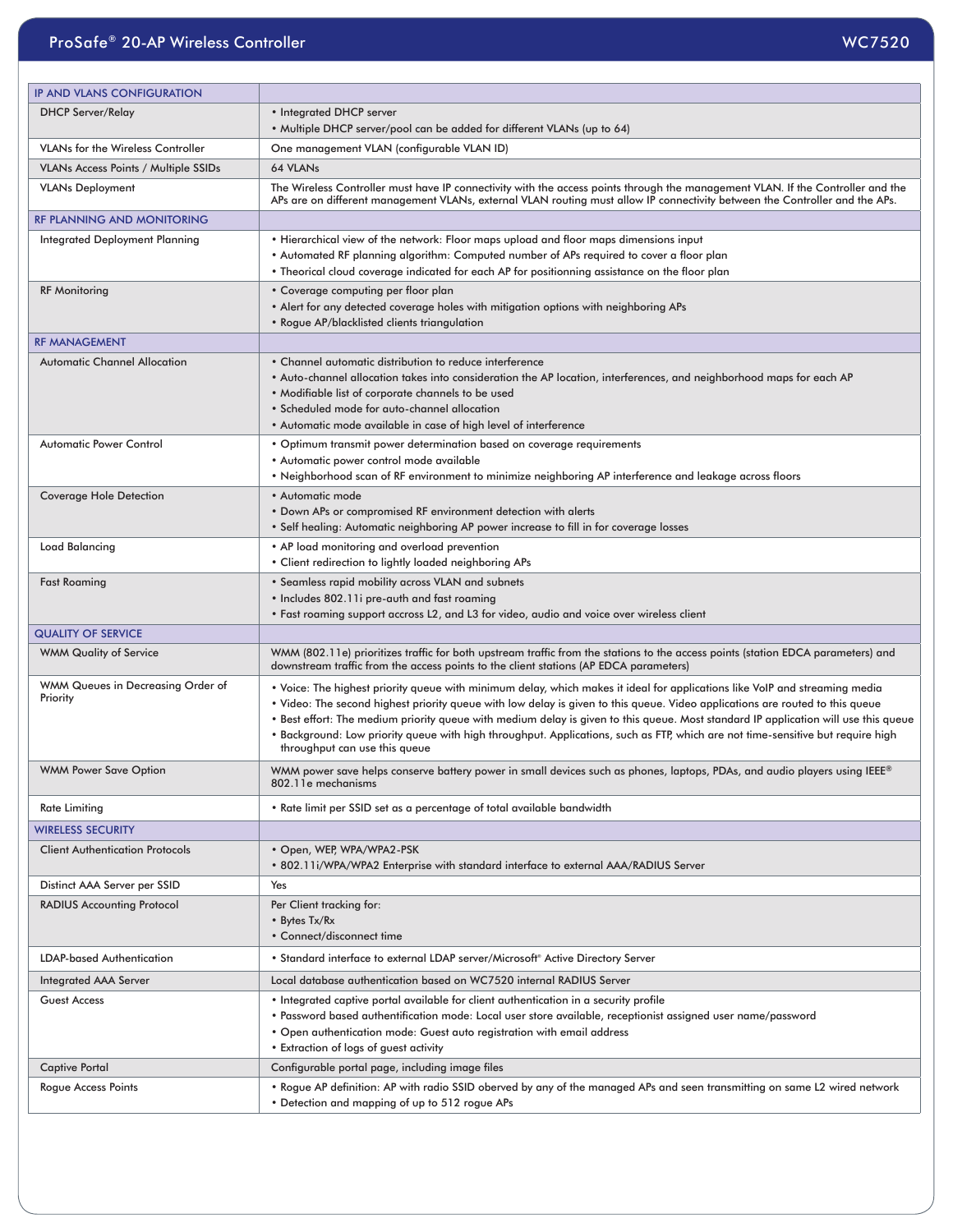| <b>WIRELESS NETWORK MONITORING</b> |                                                                                                                                                                                                                                                                                                                                                                                                                                                                                                                           |  |  |  |  |  |
|------------------------------------|---------------------------------------------------------------------------------------------------------------------------------------------------------------------------------------------------------------------------------------------------------------------------------------------------------------------------------------------------------------------------------------------------------------------------------------------------------------------------------------------------------------------------|--|--|--|--|--|
| <b>Monitoring Summary</b>          | Summary of managed access points status, rogue access points detected, wireless stations connected, Wireless Controller<br>information and wireless network usage                                                                                                                                                                                                                                                                                                                                                         |  |  |  |  |  |
| <b>Managed Access Points</b>       | AP status for the managed access points and details that includes configuration settings, current wireless settings, current clients<br>and detailed traffic statistics                                                                                                                                                                                                                                                                                                                                                   |  |  |  |  |  |
| Rogue Access Points                | • Rogue access points reported<br>• Roque access points in same channel<br>• Rogue access points in interfering channels                                                                                                                                                                                                                                                                                                                                                                                                  |  |  |  |  |  |
| <b>Wireless Clients</b>            | • Clients statistics and details per AP, per SSID, per floor, per location<br>• Blacklisted clients, roaming clients                                                                                                                                                                                                                                                                                                                                                                                                      |  |  |  |  |  |
| Wireless Network Usage             | Network usage statistics display plots of average received/transmitted network traffic per managed access point. Three different<br>plots show Ethernet, Wireless 802.11 b/bg/ng and 802.11 a/na mode traffic separately                                                                                                                                                                                                                                                                                                  |  |  |  |  |  |
| <b>Heat Maps</b>                   | • Live coverage and visualization heat maps<br>• Location visualization and device tracking                                                                                                                                                                                                                                                                                                                                                                                                                               |  |  |  |  |  |
| <b>DHCP Leases</b>                 | <b>DHCP</b> details for wireless clients                                                                                                                                                                                                                                                                                                                                                                                                                                                                                  |  |  |  |  |  |
| <b>MANAGEMENT</b>                  |                                                                                                                                                                                                                                                                                                                                                                                                                                                                                                                           |  |  |  |  |  |
| Management Interface               | HTTP, SNMP v1/v2c, telnet, Secure Shell (SSH)                                                                                                                                                                                                                                                                                                                                                                                                                                                                             |  |  |  |  |  |
| Logging and Reporting              | . If available syslog server on the network, the Wireless Controller can send all logs. Logs are also available on the GUI and ready<br>to download (log export file)<br>• Email alerts for events as per configuration to mutiple email addresses                                                                                                                                                                                                                                                                        |  |  |  |  |  |
| <b>Diagnostics</b>                 | Managed access points ping                                                                                                                                                                                                                                                                                                                                                                                                                                                                                                |  |  |  |  |  |
| Maintenance                        | Save/restore configuration, restore to factory defaults, admin password change, add user (read-only), firmware upgrade via Web<br>browser for the Wireless Controller and the managed access points                                                                                                                                                                                                                                                                                                                       |  |  |  |  |  |
| Dual Boot Image                    | Supported                                                                                                                                                                                                                                                                                                                                                                                                                                                                                                                 |  |  |  |  |  |
| <b>SNMP</b>                        | SNMP v1/v2c                                                                                                                                                                                                                                                                                                                                                                                                                                                                                                               |  |  |  |  |  |
| <b>IEEE AND IETF RFC STANDARDS</b> |                                                                                                                                                                                                                                                                                                                                                                                                                                                                                                                           |  |  |  |  |  |
| <b>Wired IEEE Standards</b>        | • IEEE 802.3 10BASE-T, IEEE 802.3u 100BASE-TX, IEEE 802.3ab 1000BASE-T<br>• IEEE 802.1Q VLAN tagging                                                                                                                                                                                                                                                                                                                                                                                                                      |  |  |  |  |  |
| <b>Wired IEEE Standards</b>        | • IEEE 802.11a, 802.11b, 802.11g, 802.11n<br>• WMM (from 802.11e)                                                                                                                                                                                                                                                                                                                                                                                                                                                         |  |  |  |  |  |
| <b>RFC</b> - System Facilities     | . RFC 1001 Protocol standard for a NetBIOS service on a TCP/UDP transport: Concepts and methods<br>. RFC 1002 Protocol standard for a NetBIOS service on a TCP/UDP transport: Detailed specifications<br>• RFC 1155 Management information for TCP/IP networks<br>• RFC 1305 Network Time Protocol (Version 3) Specification, Implementation and Analysis<br>• RFC 2131 DHCP<br>• RFC 3768 Virtual Router Redundancy Protocol (VRRP)<br>• RFC 768 UDP<br>• RFC 791 IP<br>• RFC 792 ICMP<br>• RFC 793 TCP<br>• RFC 826 ARP |  |  |  |  |  |
| RFC - Security and AAA             | • WPA-PSK, WPA2-PSK<br>• RFC 1321 MD5 Message - Digest Algorithm<br>• RFC 1851 Triple DES Algorithm<br>• RFC 2246 TLS Protocol Version 1.0<br>• RFC 2404 HMAC-SHA-1-96<br>• RFC 3280 Internet X.509 PKI Certificate and CRL certificate<br>• RFC 3377 Lightweight Directory Access Protocol (v3): Technical Specification<br>• RFC 3565 Use of the Advanced Encryption Standard (AES) Encryption Algorithm in Cryptographic Message Syntax<br>• RFC 4346 TLS Protocol version 1.1                                         |  |  |  |  |  |
| <b>IEEE AND IETF RFC STANDARDS</b> |                                                                                                                                                                                                                                                                                                                                                                                                                                                                                                                           |  |  |  |  |  |
| <b>RFC - Management</b>            | $\cdot$ SNMP v1, v2c<br>• RFC 364 syslog<br>• RFC 854 telnet<br>• RFC 1156 MIB<br>• RFC 1157 SNMP<br>• RFC 1213 MIB II<br>• RFC 1350 TFTP<br>• RFC 2616 HTTP<br>• RFC 3164 The BSD Syslog Protocol<br>• Enterprise private MIBs                                                                                                                                                                                                                                                                                           |  |  |  |  |  |